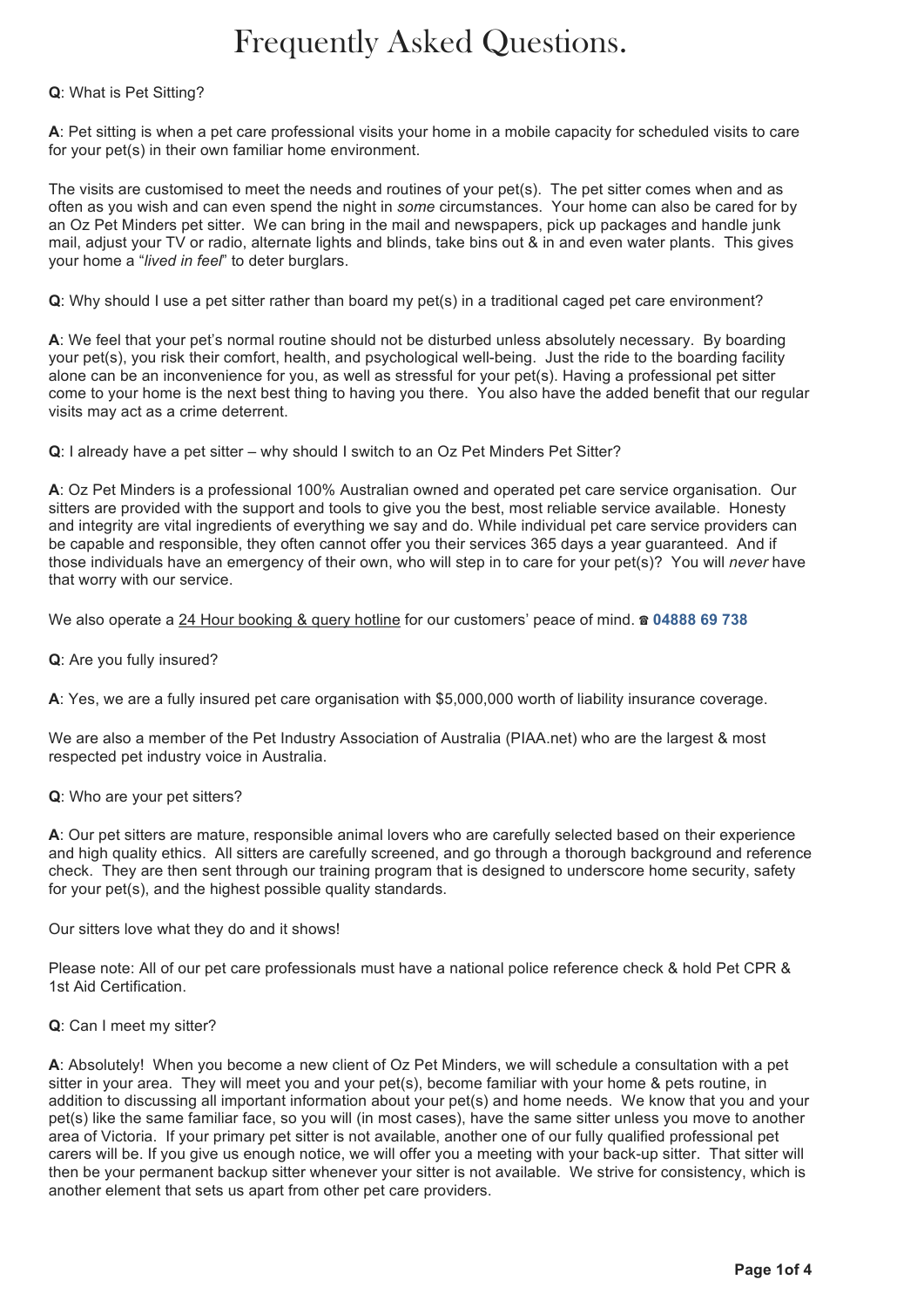# **Q**: What type of animals do you pet sit?

**A**: We care for dogs, cats, birds, fish, rabbits, guinea pigs, chickens, turtles, frogs, snakes, goats, cattle & horses...you name it; big or small, we care for them all!

**Q**: How many times a day will you visit? What about overnight?

**A**: We try to accommodate every situation; the least frequent service we offer is every second day (usually for cats or caged pets). We usually do a maximum of two visits per day upon request, a combination of extended visits and/or overnight stays in *some cases* – which ever fits the needs of you and your pet(s). We will be happy to discuss your requirements and help you come up with a schedule of services to fit your needs.

**Q**: Can you give my pet medication?

**A**: All of our sitters are able to give most pills, liquids, and topical medications to a majority of pets. We strongly advise that needle administered medications like insulin and allergy shots, and in some cases, sub-q fluids are administered by your preferred veterinarian.

**Q**: What happens if my pet becomes sick or injured?

**A**: We are committed to the excellent care of your pet(s). Should your pet become sick or injured, we will make all reasonable attempts to immediately get in touch with you or one of your listed alternate contacts. We then follow standard emergency pet care procedures.

**Q**: Can I have someone share pet sitting duties with my friends or family?

**A**: Consistency is vital to providing the best possible care for your pet(s). While it is ideal for our sitter to provide 100% of the care during the entire period that you are away from your home, we will agree to share that service with whomever you entrust to help out, in most cases. However, we do require that you provide us with their name and contact information, and we ask that you provide them with ours. They must be made aware that they can contact us 24/7 (04888 OZ PET) if they cannot fulfil their part of the service, and we will take over the entire service immediately where possible. We also require that a written log be left in the home, with both the friend/family member signing with the date & time of each visit. If they do not sign & date for a time they were to have been there, and we cannot reach them or you, we will take over the entire service immediately. The very best interest of your pet(s) and home are our primary concern. In our experience we have learned that communication is key to the most successful outcome.

# **Q**: What if I need last minute service?

**A**: When "life happens", you can rely on us to be there for you and your pet(s). Once you are established as an Oz Pet Minders client, we can usually service you the same day during emergency circumstances that are beyond your control. This is another great reason to keep your keys on file with our "Key-Bank" service, one less detail to worry about. Clients are advised to contact us for more detailed information regarding our Key-Bank service.

**Q**: I never have time to go to the groomer or vet – can you help?

**A**: Yes! We offer a pet taxi service to take them wherever they need to go. Your sitter can take your pet(s) to and from their appointment.

While 24-hours' notice is ideal, if you have an emergency, we will make every effort to accommodate your needs. If you need someone to stay with the pet(s) and get instructions, your professional pet sitter can meet with your vet, obtain a written diagnosis, and pick up any required medications.

# **Q**: Does my dog need to be on a leash if trained?

**A**: ABSOLUTELY! While your dog may be trained, it is our strict policy to always keep your pet(s) on a leash whilst in our care outside of your home or property. This will ensure we have complete control over any unforeseen problems that may arise. There are also on-leash laws enforced by local councils in many suburbs.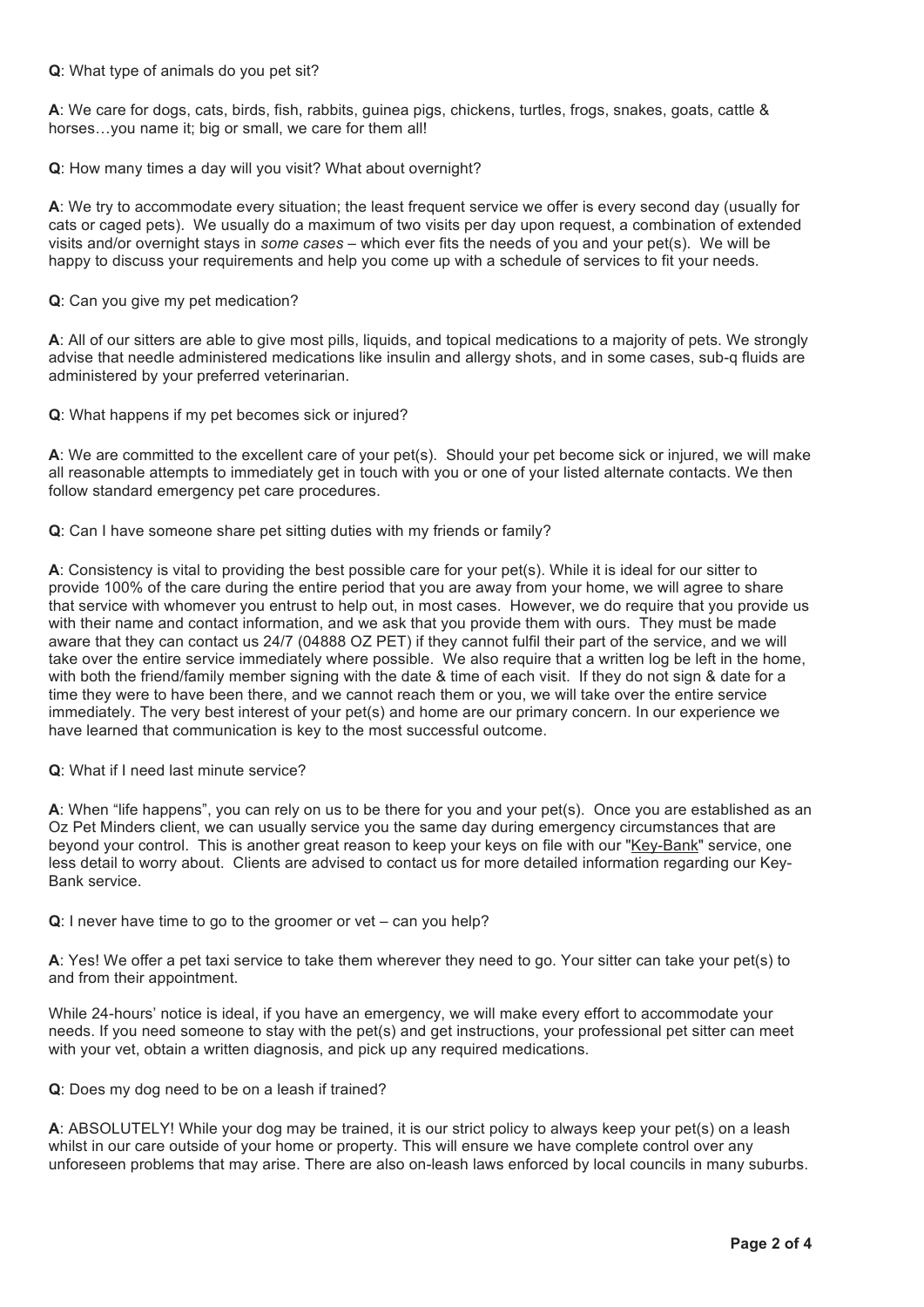**Q**: Will my dog be walked in extreme temperatures or weather?

**A**: You should discuss with your sitter how best to care for your pets in extreme weather. During the high temperatures in the summer, our walks will be brief. We do not want your pet(s) or our sitters to become over exposed, and suffer from heat exhaustion. During severe thunderstorms, or if road and walking conditions become dangerous, we will do all we can to ensure your pet(s) get out for a toilet break. We will resume regular walking schedules once the severe weather has passed.

**Q**: Will you pick up after our pet(s)?

**A**: Your sitter will pick after your pet(s) when they are out on their walk. They will also pick up after your pet(s) if they go in your yard while under their care, if requested.

We offer poop scooping services upon request as part of our standard "pop-in" visits. Additionally we will, of course, take care of all cat litter boxes. If your pet(s) get sick in your home, we will clean up after them, in most cases. If this requires extended time beyond your scheduled visit, there may be an additional charge.

**Q**: Will my sitter have their own supplies to clean up after my pet(s)?

**A**: You are responsible for providing your pet sitter with all cleaning supplies, including bags for picking up or scooping waste, paper towels, carpet cleaners, etc. Please go over any specific details with your sitter for anything that requires special care, i.e. delicate or expensive carpets and rugs.

**Q**: How do you handle my keys?

**A**: Two (2) working keys should be given to your sitter during the initial introductory meeting. Many clients have us keep their keys on file (In our Key-Bank) so we are ready to provide future service at a moments' notice. If you require your key to be returned, there may be an additional charge for future key pick up or drop off arrangements.

PLEASE TEST ALL NEWLY MADE KEYS TO SEE THAT THEY WORK PROPERLY!! If you live in a gated community, you will also be required to provide your primary pet sitter with a gate code or an access device.

**Q**: What do I do if I'm ready to book your service?

**A**: You have three options. You may call/text our office on **04888 69 738**, or email us at info@OzPetMinders.com.au . You may also go to our CONTACT tab on-line at www.OzPetMinders.com.au/contact-us to conveniently request a scheduled pet care service. Keep in mind, if you want to book on-line, your service request cannot be less than 72 hours in advance. If your request is for service within the next 72 hours, please call or email us as soon as possible.

**Q**: How and when is payment required?

**A**: Payment is due before the beginning of our first service visit. We can accept payment by cash, or via an online transaction by credit card or Pay Pal. You will receive a confirmation email approximately 3-7 week days prior to the start of your service, reminding you of the amount due, so that you may make your invoice/account payment prior to our first scheduled visit. We also strongly advise clients to leave \$5.00 in cash for each calendar days' absence during any long vacation for your sitter in rare circumstances whereby pet food supplies may run out. Please leave any cash in a pre-arranged location like your kitchen bench or wherever your pet supplies are kept. If you are paying by credit card, you will be required to settle your account at least 7 days prior to the first day that our services begin. For clients with permanent (or regular) daily dog walks, you will be billed monthly in arrears at the beginning of the following month that our services are provided.

**Q**: Does my sitter accept tips?

**A**: Tips are never expected! We do not encourage this practice, but on very rare occasions some clients have been known to insist on leaving a small amount of cash for their pet sitter for a job well done. 100% of all tips go to your sitter.